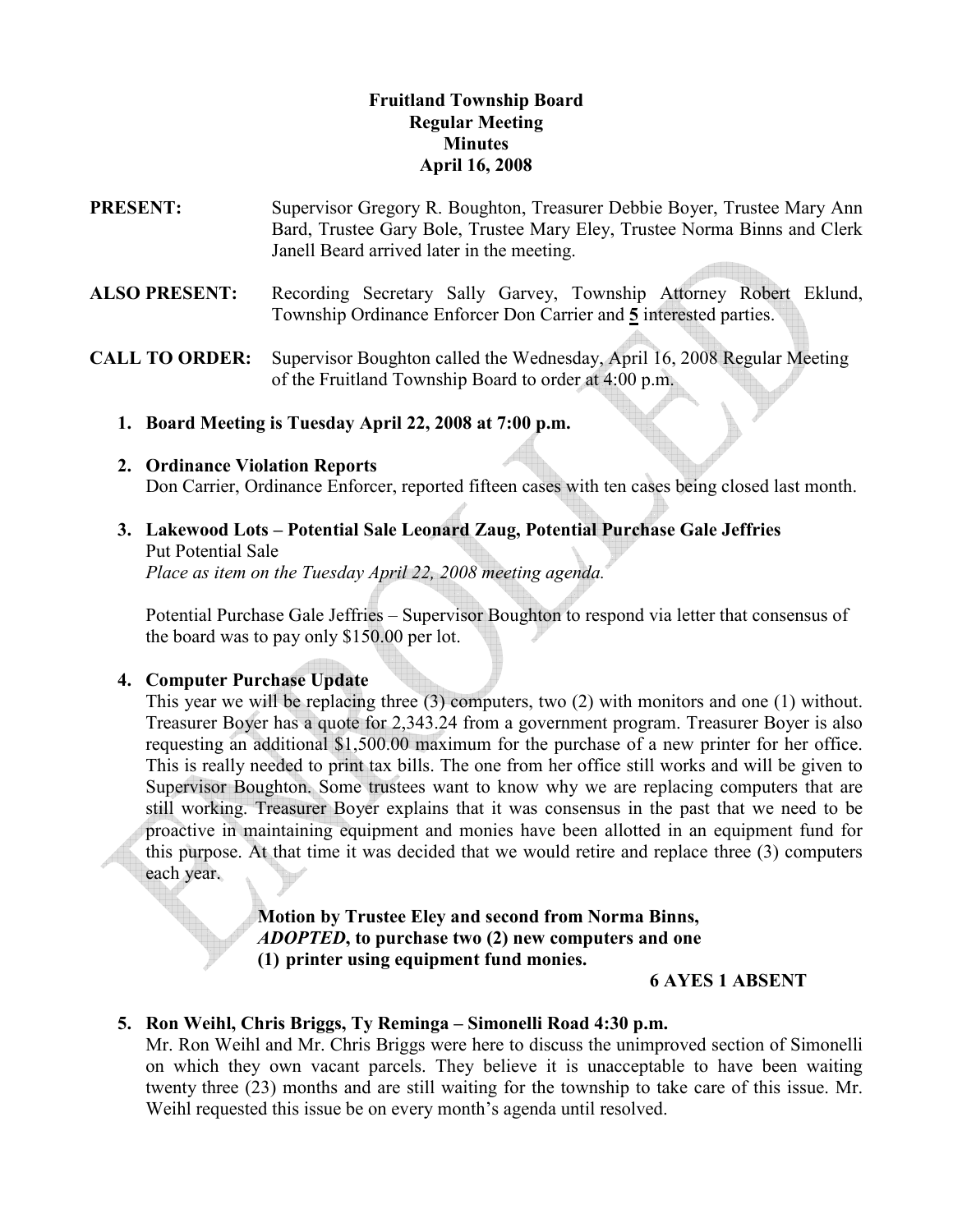Motion by Treasurer Boyer, second from Trustee Eley, ADOPTED, to direct Supervisor Boughton to contact the Muskegon County Road Commission to schedule a meeting for Ken Hulka, the Township Board and property owners regarding this issue.

#### 7 AYES

#### 6. Mason Drain 5:00 p.m.

Mr. Todd Groessl from Lakeside Inn was here to discuss this issue. His parent's home located at 5710 Scenic Drive was destroyed by fire and because it is a legal non-conforming structure it must be rebuilt in the same footprint. The drain cuts across the property and is very close to where this home was and must be relocated. Because of tree roots and clay tiles collapsing in the drain it is causing flooding of the yard and backing up the septic system. Mr. Groessl believes this would be the best time to either replace the drain or at the very least open it up so it drains properly. He would like from the step down to be redirected which would involve giving easement to have it go along the property line where no one can build anyhow. The Drain Commission does not want to fix this. According to Supervisor Boughton a Resolution can be done by the Township Board to request the Drain Commissioner do something about this issue, however with the Resolution the State could become involved which could take one (1) to two (2) years for anything to be resolved. Currently there is \$2,000.00 in the Drain Fund.

> Motion by Trustee Eley, second from Clerk Beard, ADOPTED, to hold off on doing a Resolution until Supervisor Boughton, Mr. Todd Groessl and Drain Commissioner Hulka can meet at the site and bring a recommendation back to the board.

#### 7 AYES

## 7. Bill Review – Accounts Payable Denial Form Supervisor Boughton asks if everyone is okay using this form. All trustees did not answer.

#### 8. Maciejewski v. MCRC settlement

Attorney Eklund stated he has the legal description and will have it at the Tuesday, April 22, 2008 meeting.

Place as item on the Tuesday April 22, 2008 meeting agenda.

## 9. Planning Commission

## a. Survey Results

A sub-committee will be reviewing comments from the Medium Density Residential (MDR) surveys before a public hearing is set. If amended a six (6) month time to be effective will be set.

b. Brian Grover Resignation Place as item on the Tuesday April 22, 2008 meeting agenda.

# c. Status Report for current committee work

 Proposed Wind Energy language is being reviewed by a professional. Duck Lake State Park Zoning is being worked on by sub-committee.